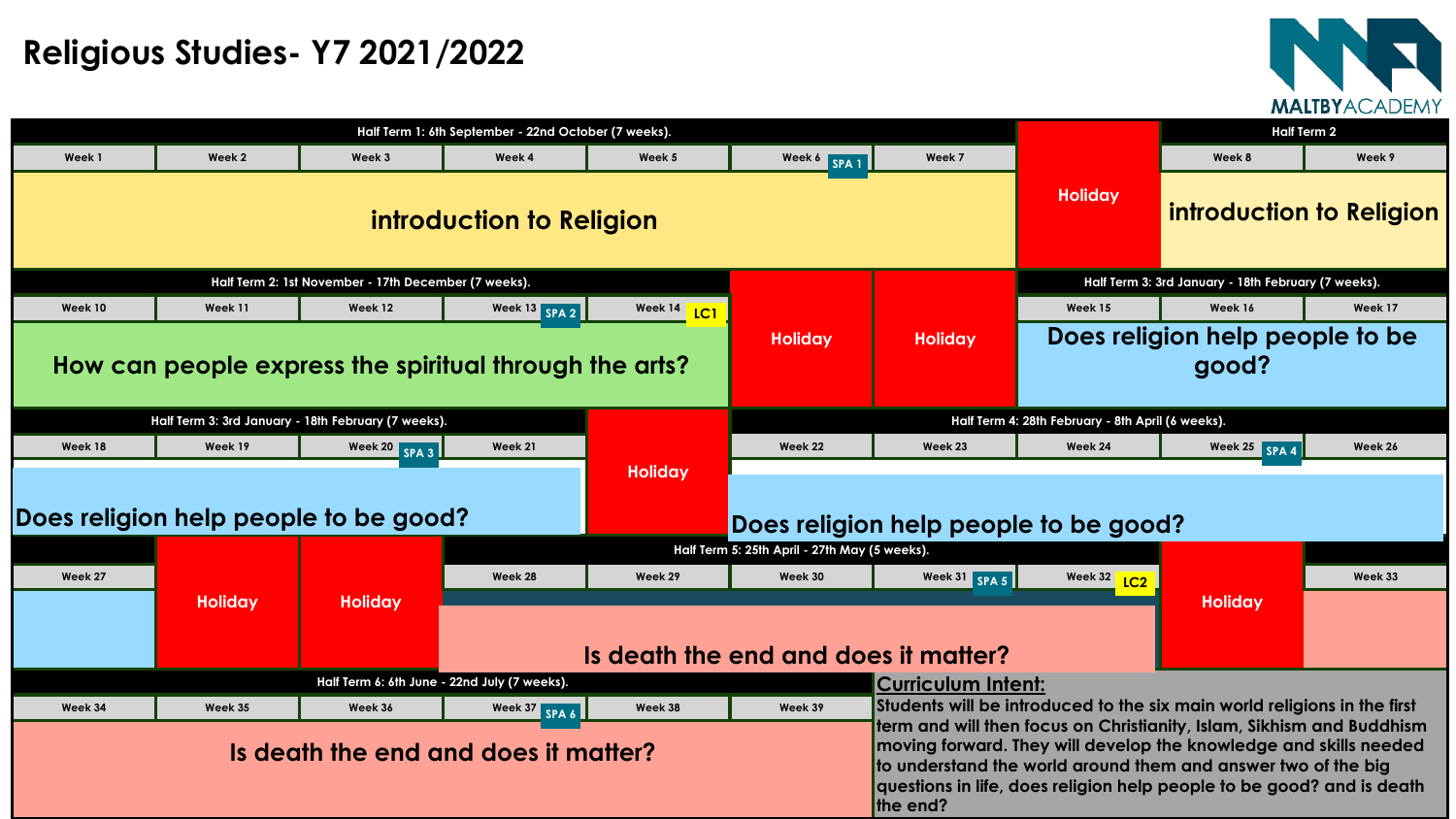

|                                                                           |                |                                                      | <b>Half Term 2</b>                           |                                                         |                |                                                                                                                                                                         |                                                                                                                                                                                                                                       |                                                                           |         |  |
|---------------------------------------------------------------------------|----------------|------------------------------------------------------|----------------------------------------------|---------------------------------------------------------|----------------|-------------------------------------------------------------------------------------------------------------------------------------------------------------------------|---------------------------------------------------------------------------------------------------------------------------------------------------------------------------------------------------------------------------------------|---------------------------------------------------------------------------|---------|--|
| Week 1                                                                    | Week 2         | Week 3                                               | Week 4                                       | Week 5                                                  | Week 6 SPA 1   | Week 7                                                                                                                                                                  |                                                                                                                                                                                                                                       | Week 8                                                                    | Week 9  |  |
| What difference does it make to believe in founders and leaders?          |                |                                                      |                                              |                                                         |                |                                                                                                                                                                         | <b>Holiday</b>                                                                                                                                                                                                                        | What difference does it make<br>to believe in founders and<br>leaders?    |         |  |
|                                                                           |                | Half Term 2: 1st November - 17th December (7 weeks). |                                              |                                                         |                |                                                                                                                                                                         | Half Term 3: 3rd January - 18th February (7 weeks).                                                                                                                                                                                   |                                                                           |         |  |
| Week 10                                                                   | Week 11        | Week 12                                              | LC1<br>SPA <sub>2</sub><br>Week 13           | Week 14                                                 |                |                                                                                                                                                                         | Week 15                                                                                                                                                                                                                               | Week 16                                                                   | Week 17 |  |
| What difference does it make to believe in founders and<br>leaders?       |                |                                                      |                                              |                                                         | <b>Holiday</b> | <b>Holiday</b>                                                                                                                                                          |                                                                                                                                                                                                                                       | What is good and what is challenging<br>about being a religious teenager? |         |  |
|                                                                           |                | Half Term 3: 3rd January - 18th February (7 weeks).  |                                              |                                                         |                |                                                                                                                                                                         | Half Term 4: 28th February - 8th April (6 weeks).                                                                                                                                                                                     |                                                                           |         |  |
| Week 18                                                                   | Week 19        | $\vert$ SPA 3 $\vert$<br>Week 20                     | Week 21                                      |                                                         | Week 22        | Week 23                                                                                                                                                                 | Week 24                                                                                                                                                                                                                               | ■ SPA<br>Week 25                                                          | Week 26 |  |
| What is good and what is challenging about<br>being a religious teenager? |                |                                                      |                                              | <b>Holiday</b><br><b>Half Term</b>                      |                |                                                                                                                                                                         | What is good and what is challenging about being a<br>religious teenager?                                                                                                                                                             |                                                                           |         |  |
| Week 27                                                                   |                |                                                      | Week 28                                      | Week 29                                                 | Week 30        | Week 31 SPA 5                                                                                                                                                           | Week 32 <b>LC2</b>                                                                                                                                                                                                                    |                                                                           | Week 33 |  |
|                                                                           | <b>Holiday</b> | <b>Holiday</b>                                       |                                              | What difference does it make to believe in stewardship? |                |                                                                                                                                                                         | <b>Holiday</b>                                                                                                                                                                                                                        |                                                                           |         |  |
|                                                                           |                |                                                      | Half Term 6: 6th June - 22nd July (7 weeks). |                                                         |                | <b>Curriculum Intent:</b>                                                                                                                                               |                                                                                                                                                                                                                                       |                                                                           |         |  |
| Week 34                                                                   | Week 35        | Week 36                                              | Week 37 SPA 6                                | Week 38                                                 | Week 39        | At Key Stage 3 RS students will have an increased awareness of a range of religious<br>and world views. They will look at founders and leaders, religious teenagers and |                                                                                                                                                                                                                                       |                                                                           |         |  |
| What difference does it make to believe in stewardship?                   |                |                                                      |                                              |                                                         |                |                                                                                                                                                                         | stewardship from the point of view of Islam, Christianity, Sikhism and Buddhism and<br>will be able to appreciate and appraise different responses as well as develop their ow<br>response to some of the significant human questions |                                                                           |         |  |

# **Religious Studies- Y8 2021/2022**